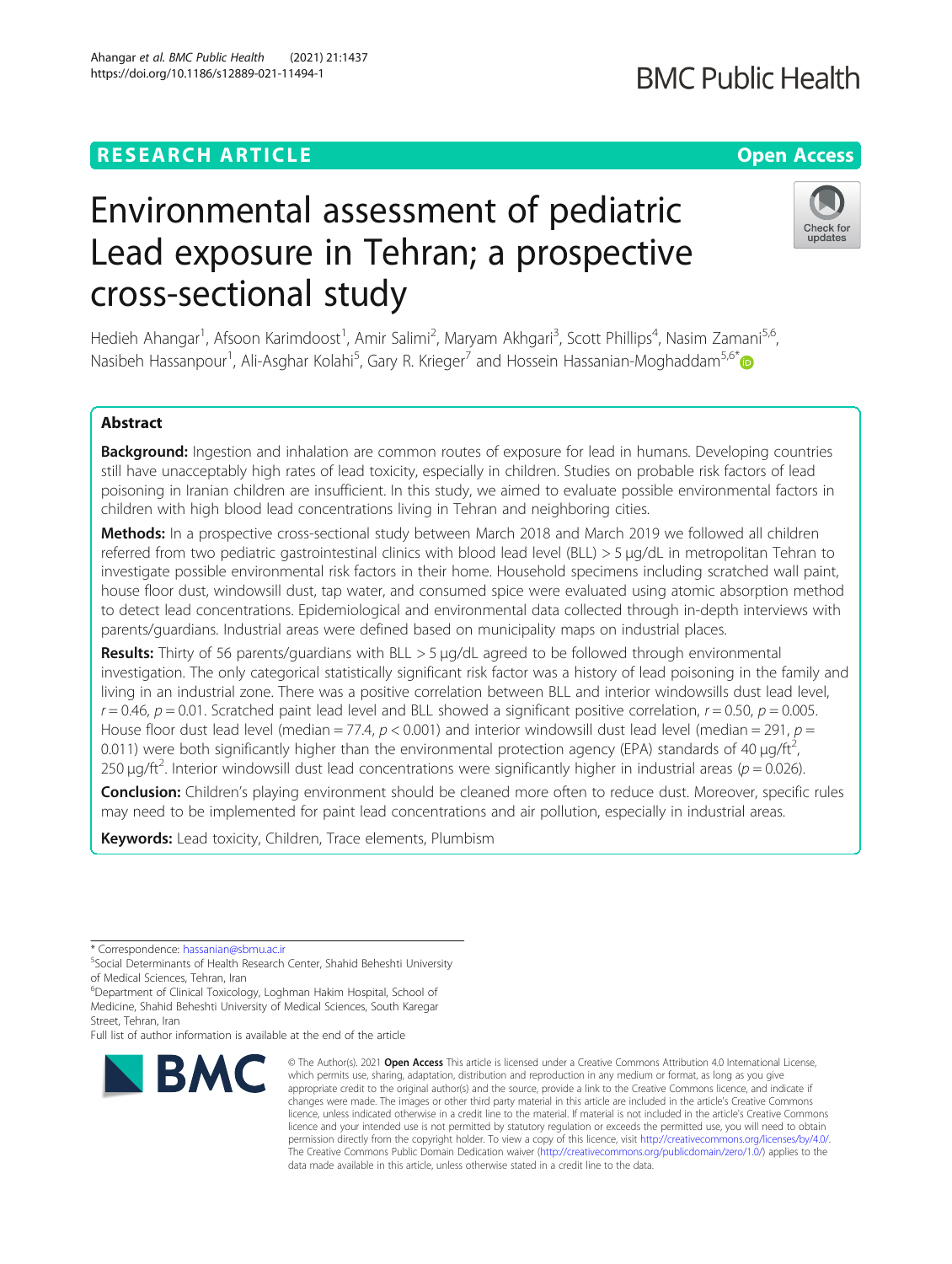# Background

The physical properties of lead allow this metal to be used in many industrial applications [[1\]](#page-7-0). However, lead has numerous detrimental effects on several organ systems, most notably the nervous system [[2\]](#page-7-0). For years, lead has been utilized in various industries and products leading to higher contact and higher poisoning rates [\[3](#page-7-0)]. Lead toxicity is a worldwide public health hazard. There is no completely safe blood lead level (BLL) to date – even  $5 \mu g/dL$  $5 \mu g/dL$  - and damage may occur at low BLL [\[4](#page-7-0), 5]. Even though developed countries promoted environmental regulations to lower lead poisoning rates, developing countries still represent high rates of lead toxicity, especially in the children [[6\]](#page-7-0).

Ingestion and inhalation are the most common routes for lead absorption [\[7](#page-7-0)]. In addition to occupational and environmental exposures, drinking water, food [\[8](#page-7-0)], spices, traditional medicine, acidic canned foods in lead-soldered containers are the most common foods contaminated with lead  $[9-11]$  $[9-11]$  $[9-11]$  $[9-11]$ . Older water pipes and other water infrastructures release lead into the water [[12,](#page-8-0) [13\]](#page-8-0). Water treatment procedures and changing the water source are other reasons for water lead contamination [[14,](#page-8-0) [15](#page-8-0)].

Household dust [\[16](#page-8-0)]; decayed paints, soil dust near roads or industrial areas, lead-glazed ceramics, home remedies, cookware and air pollutants are probable house dust sources [[17](#page-8-0)]. Urbanized residential topsoil show about 7 times higher lead concentration. There are difference between sampling locations and the highest attributed to dripline at the same area  $[18]$  $[18]$ . Lead remains in topsoil for even centuries and its redistribution exposes people to higher toxicity risk [\[19](#page-8-0)].

Lead affects almost all organ systems in the body, including the nervous, digestive, renal, and hematopoietic systems [[20,](#page-8-0) [21](#page-8-0)]. Lead toxicity is mostly without any signs or symptoms. The most common signs or symptoms are constipation, abdominal pain, anemia, fatigue, weakness, irritability, renal dysfunction, and neuropathies [[2,](#page-7-0) [21](#page-8-0)]. Neurological symptoms like learning impairment, irritability, attention-deficit/ hyperactive disorder, and lower IQ scores are identified in children who may also have poor socio-economic support, reinforcing the importance of lead poisoning [\[22](#page-8-0)–[25](#page-8-0)].

Children may absorb proportionally more lead than adults and excrete less lead in urine [\[26,](#page-8-0) [27](#page-8-0)]. Children crawl on the floor, have hand-to-mouth and pica behaviors, all of which make them at higher risk of exposure to lead [[28](#page-8-0)]. After knowing more about lead's adverse effect on children's developing brain, a couple of regulations are implemented to decrease lead exposure. Governments phased out leaded gasoline, defined limits for maximum lead in paints, and drinking water [[29](#page-8-0)– [31\]](#page-8-0). In Iran, leaded gasoline was eliminated in 2000. With lead removal from petrol, there has been a sustained decline followed by a plateau.

Studies on probable risk factors of lead poisoning in Iranian children are insufficient. In this study, we aimed to evaluate possible environmental factors in children with high BLLs living in Tehran and neighboring cities.

# Methods

# Study design & settings

This cross-sectional study includes children referred from two pediatric gastrointestinal clinics with BLL > 5 μg/dL in Tehran between March 2018 and March 2019.

# Sample size and participants

A previous study at one of two workplaces showed a BLL > 5 μg/dL in 25% of referral patients to pediatric clinic [[32](#page-8-0)]. The following formula is used to calculate the size of the required sample:

$$
n = (z)2 p (1-p)/d2
$$

Considering 95% confidence interval  $(z = 1.96)$  and tolerated margin of error equal to 0.5, the required sample size was 289 cases. These participants were chosen based on a convenience sampling from all pediatric population that referred due to abdominal pain and/or constipation to gastroenterology clinics. Inclusion criteria were defined as 1- BLLs higher than 5 μg/dL. 2- Agreeing to participate in an interview and allowing essential lab studies. 3- Agreeing to allow environmental investigations including sampling in the home. The only exclusion criterion was parents (guardians) unwillingness to participate in the study. Figure [1](#page-2-0) shows the flowchart of recruitment.

Patients were tested for BLL by voltammetry method. Patients with BLLs higher than 5 μg/dL were included in the final environmental evaluation of measuring household specimens lead concentrations with atomic absorption method.

# Variables

Parents reported demographic data [\(Supplementary](#page-7-0) [questionnaire](#page-7-0)). Stature-for age were calculated and categorized based on WHO child growth standards. BMIfor-age were calculated and categorized based on WHO growth reference charts and tables. For children under 5 years of age: overweight is defined as weight-for-height greater than 2 standard deviations (SD) above WHO Child Growth Standards median; and obesity is defined as weight-for-height greater than 3 SD above the WHO Child Growth Standards median. For between 5 and 19 years children, overweight is defined as BMI-for-age greater than 1 SD above the WHO Growth Reference median; and obesity is defined as greater than 2 SD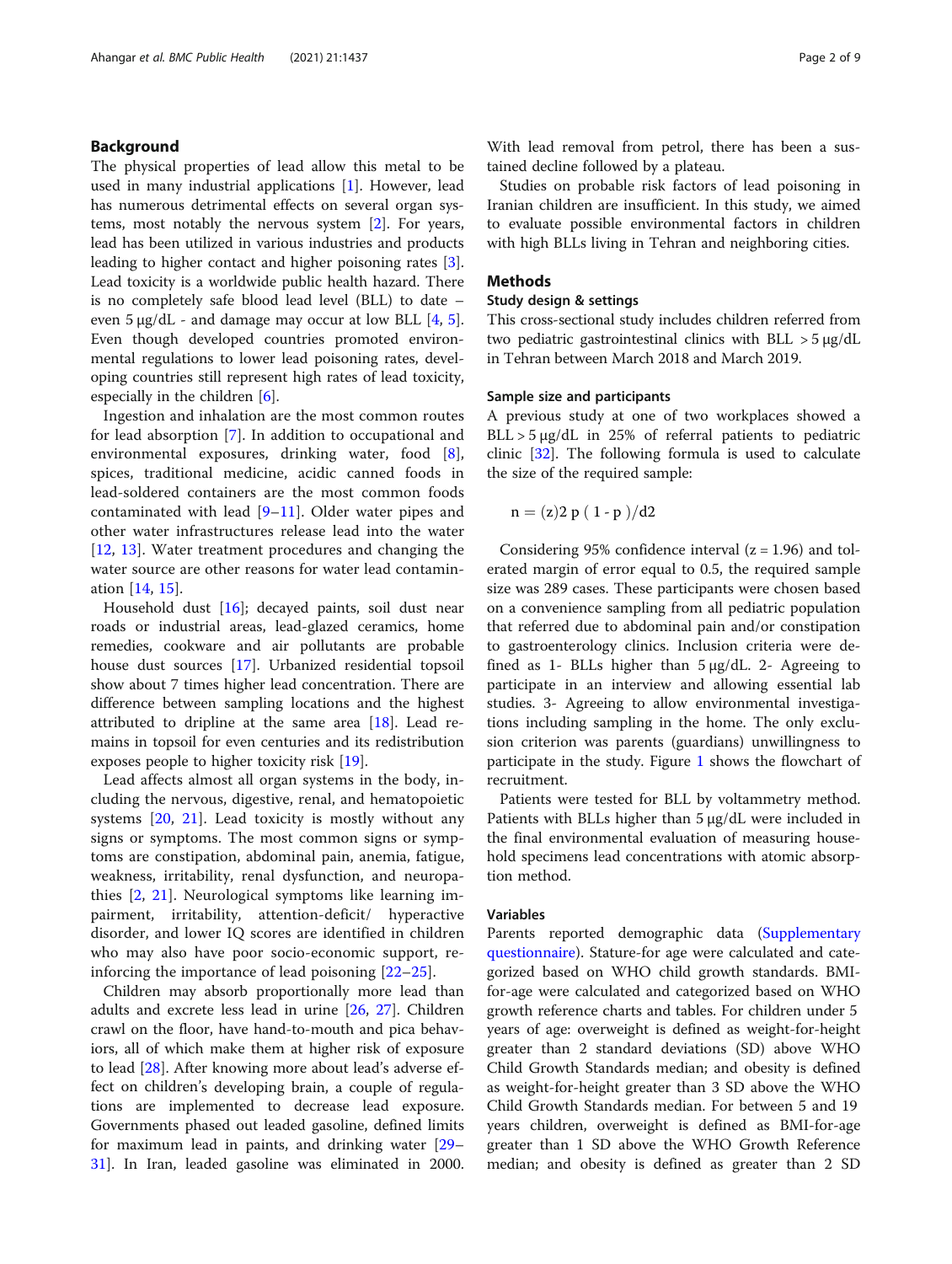<span id="page-2-0"></span>

above the WHO Growth Reference median [[33\]](#page-8-0). Parents were asked about children age, restlessness history, living in an area known as industrial, history of lead poisoning in family, pica, house age, residence in house duration, water pipe material and age, tap material and age, recent house painting, and consuming excessive spice compared to relatives and friends. Environmental samples were gathered to measure their lead concentrations by atomic absorption method.

### Sampling & measurement

To evaluate environmental factors, scratched wall paint, house floor dust, windowsills' dust, tap water, and consumable spice with lead contamination were evaluated.

Wall paint specimen, scratched by a stainless steel scalpel in four different places where the child spends more time, was obtained [[34](#page-8-0)]. Scratched paints were stored in a plastic bag in 4 °C until lead level measurement. One gram of paint was dissolved in 5 mL nitric acid and 15 mL hydrochloric acid (aqua regia) to measure the paint lead level. Then the solution was kept 30 min in room temperature under hood. Then it was kept in a heater with a temperature of 50 °C for 30 min. After that, the solution was cooled to reach room temperature.

The solution was filtered using Whatman filtration paper. Finally, lead concentrations were measured by graphite furnace atomic absorption spectrometry (GFAA S) method with Agilent Technologies GTA120 Graphite Tube Atomizer device [[34\]](#page-8-0).

Two places in which the child spends the most time were evaluated for the dust lead level. Floor dust was sampled by wiping a one-foot square area of the house floor with a wet wipe. We wiped the surface with an Sshaped pattern to ensure a complete cleaning. The process was repeated for one more time, and the specimen was stored at 4 °C until evaluation for lead level. Then one gram of the wet wipe dissolved in aqua regia; the remaining procedure is the same as for scratched paint [[35](#page-8-0)].

Child's room windowsills dust obtained from an area of  $100 \text{ cm}^2$  (2 by 8 in.). Dust wiped by a wet wipe in a linear direction three times on the targeted area. All other procedure parts are the same as floor dust evaluation [\[35](#page-8-0)].

The most frequently used self-reported spice in each family in cooking were sampled in each house to measure lead concentrations. To measure spice lead concentrations, one gram of spice was dissolved in aqua regia, as previous specimens. The same method was used to measure spice lead concentrations. Tap water was sampled for measuring household consuming water lead level. The water lead level is directly measured using atomic absorption method.

# Statistical analysis

We stratified the demographic characteristics and investigated differences in their BLLs. Due to the violation of normality assumptions (based on Shapiro wilk test and generated Q-Q plot) in BLLs, we performed Mann-Whitney and Kruskal Walis test to determine the relation between BLLs and demographic characteristics as probable risk factors. Pearson's correlation was performed to evaluate the relation between continuous data and BLL. All univariate analyses which showed a  $P <$ 0.05 were included in the final fitted multivariate regression model to quantify the relationship between them and BLL. A  $p < 0.05$  considered significant in the final analysis. One sample Wilcoxon signed-rank tests were conducted to compare paint lead, water lead level, surface dust lead level, and interior windowsill with international standards.

# Results

During the study period, 56 cases with  $BLL > 5 \mu g/dL$ from two different pediatric gastrointestinal clinics referred for environmental follow-up. Of whom 30 (53.6%) agreed to be followed through environmental investigation. Figure [2](#page-3-0) depicts the geolocations of study subjects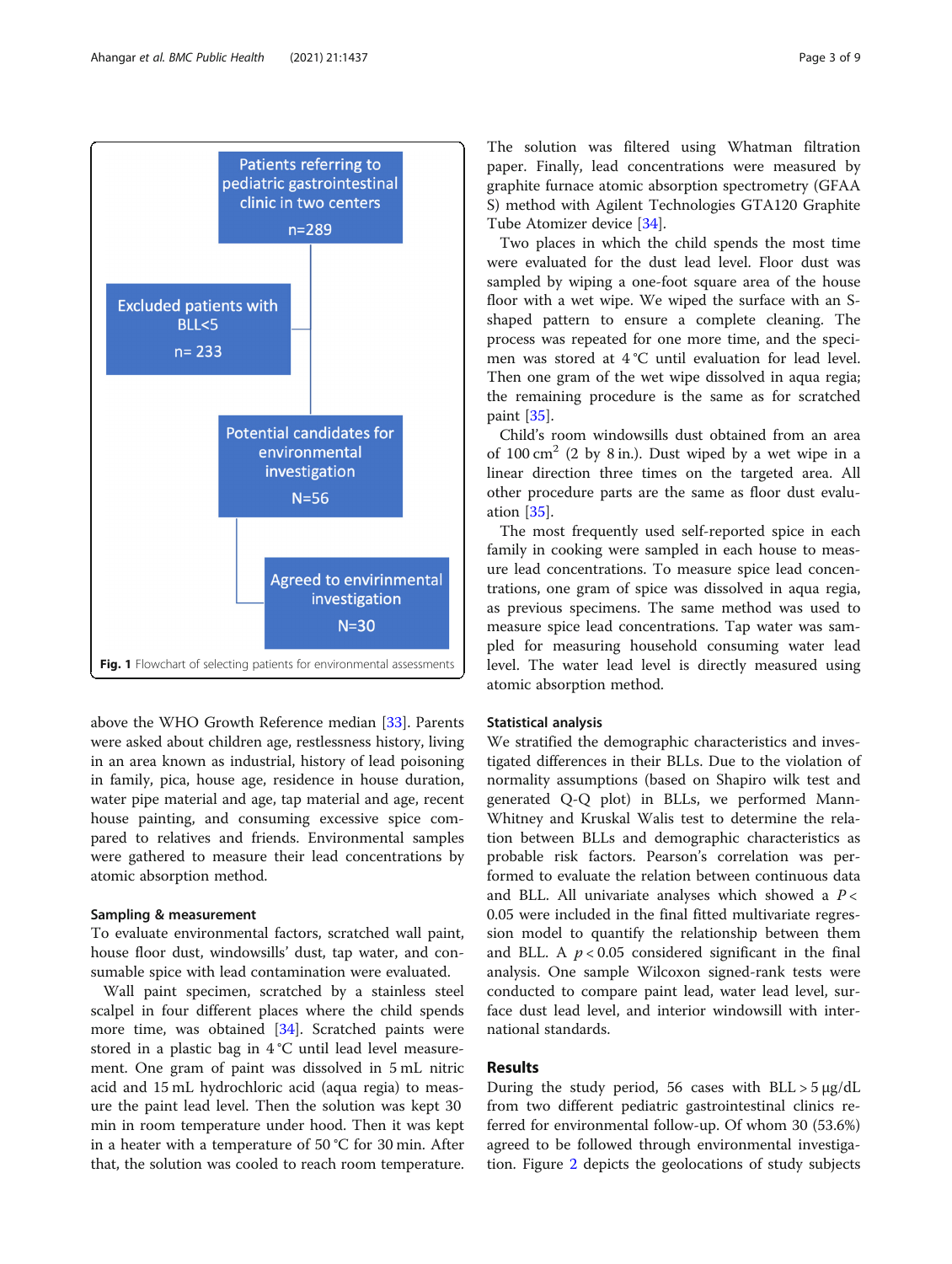<span id="page-3-0"></span>

living locations in Tehran, with considering adjacent industrial districts.

The final participants' mean age was  $6.1$  years (SD = 3.1, range 1–13 years). Participants' BLL based on their characteristics are presented in Table [1](#page-4-0) and Table [2](#page-5-0). The only categorical statistically significant risk factor was a history of lead poisoning in the family and living in an industrial zone.

Median (IQR) of BLL, tap water lead, interior windowsills dust lead, house ground dust lead, scratched paint lead, spice lead concentrations are presented in Table [3](#page-5-0).

There was a positive correlation between BLL and interior windowsills dust lead level,  $r = 0.46$ ,  $p = 0.01$ (Fig. [3](#page-6-0)). Scratched paint lead level and BLL showed a significant positive correlation,  $r = 0.50$ ,  $p = 0.005$  (Fig. [4](#page-6-0)). No correlation was observed between BLL and participants age ( $p = 0.9$ ), weight ( $p = 0.7$ ) building age ( $p = 0.2$ ), pipe age ( $p = 0.2$ ), water lead ( $p = 0.7$ ), house floor lead  $(p = 0.8)$ , BMI,  $(p = 0.7)$ , and spice lead  $(p = 0.5)$ .

An adjusted multivariate linear regression was calculated to predict participants' BLL. A variable that showed a significant difference in BLLs in univariate analysis was included in the model; interior window-sills dust lead level, scratched paint lead level, history of lead poisoning in family members, and residence in industrial area were included in the model. A significant regression equation was found  $(F(5,24) = 4.154, p < 0.01)$ , with an  $\mathbb{R}^2$  of 0.464.

The paint lead's median was not significantly different from the recommended limit of 90 ppm by the U.S. Consumer Product Safety Commission (CPSC) (median = 105.6,  $p = 0.28$ ). However, house floor dust lead level (median = 77.4,  $p < 0.001$ ) and interior window-sill dust lead level (median = 291,  $p < 0.001$ ) were both significantly higher than the environmental protection agency (EPA) standards of  $40 \mu g / \text{ft}^2$ ,  $250 \mu g / \text{ft}^2$ . Interior window-sill dust lead concentrations were significantly higher in industrial areas ( $p = 0.026$ ).

We compared environmental lead concentrations with corresponding international standards (Table [4\)](#page-7-0).

# **Discussion**

This study aimed to identify the responsible sources of lead exposure in children in Tehran, Iran, referred from pediatric gastrointestinal clinics. CDC mentions that lead-based paint and lead-containing dust are the most common and dangerous lead poisoning sources in young children [\[36](#page-8-0)]. Our key findings showed that scratched paint lead concentrations and interior windowsills lead concentrations correlate with children's elevated BLL.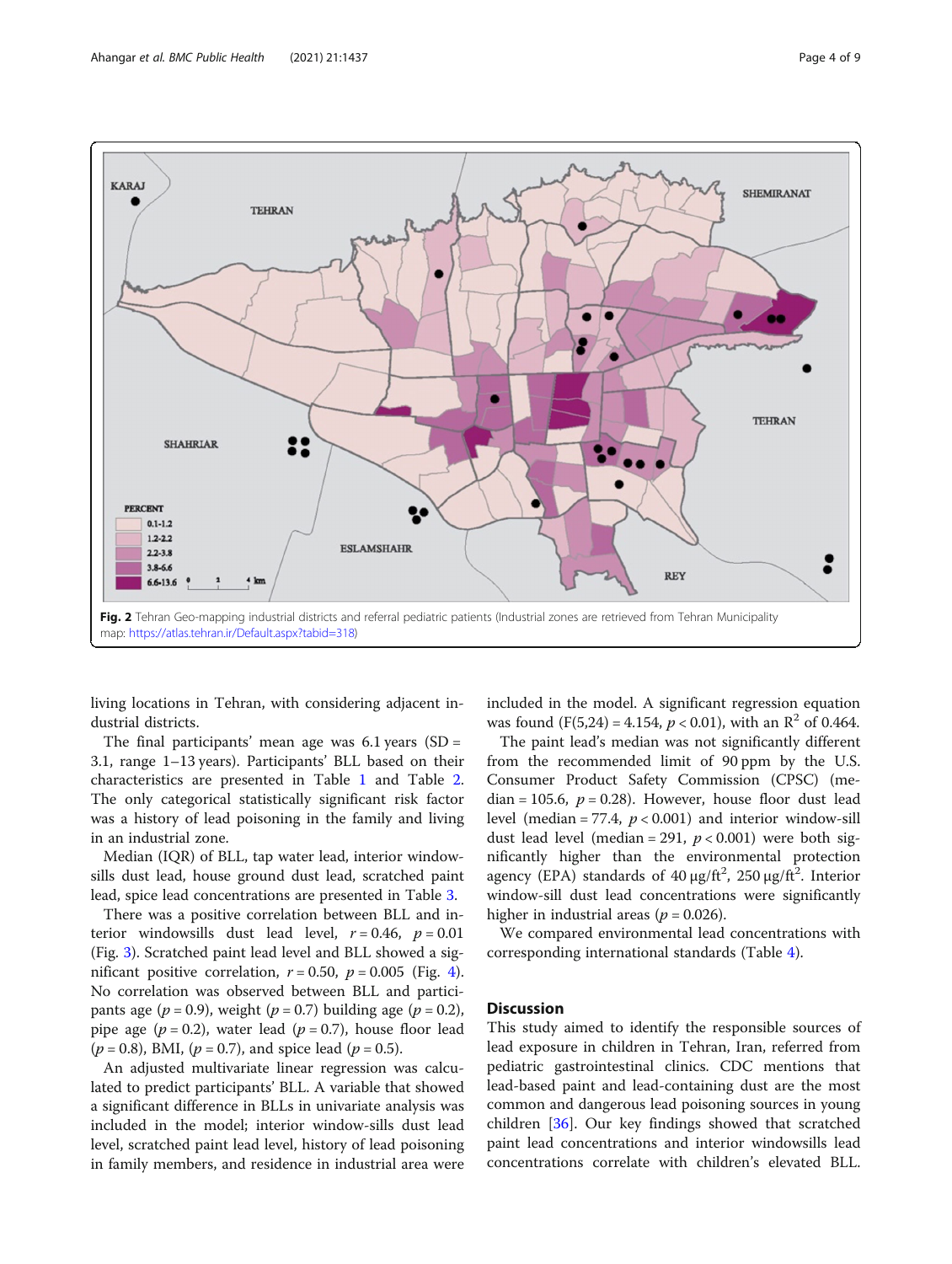# <span id="page-4-0"></span>Table 1 Demographic and clinical characteristics

| Demographic and clinical characteristics |                       | N              | Median BLL (IQR)   | P-value |
|------------------------------------------|-----------------------|----------------|--------------------|---------|
| Sex                                      | $\mathsf F$           | 19             | $8.9(6.2 - 24)$    | 0.698   |
|                                          | M                     | 11             | $6.9(5.5-25)$      |         |
| Age                                      | $<$ 4 y               | 11             | $6.9(5.9 - 30.6)$  | 0.842   |
|                                          | $4-7y$                | 6              | $11(6.4 - 19.1)$   |         |
|                                          | > 7y                  | 13             | $8.9(5.3 - 23.6)$  |         |
| Stature-age                              | Severely stunted      | $\overline{2}$ | 7.2 (NA)           | 0.295   |
|                                          | stunted               | $\mathbf{1}$   | 30.6 (NA)          |         |
|                                          | Normal                | 27             | $8.9(5.5-24)$      |         |
| BMI-age                                  | Severely underweight  | $\mathbf{1}$   | 5.3 (NA)           | 0.71    |
|                                          | Underweight           | 6              | $5.8(5.1 - 6.8)$   |         |
|                                          | Normal                | 17             | $12.9(6.5-26.3)$   |         |
|                                          | Moderately overweight | 3              | 23.2 (NA)          |         |
|                                          | Overweight            | 3              | 9.2 (NA)           |         |
| Pica                                     | no                    | 23             | $8.5(5.9-25)$      | 0.787   |
|                                          | yes                   | 5              | $23.2(5.3 - 27.5)$ |         |
| Food allergy                             | no                    | 25             | $8.5(5.5-20.2)$    | 0.277   |
|                                          | yes                   | 5              | 23.2 (6.2-45.3)    |         |
| Restlessness                             | no                    | 28             | $8.7(5.9-23.8)$    | 1       |
|                                          | yes                   | $\overline{2}$ | 25 (NA)            |         |
| Family history of lead poisoning         | no                    | 25             | $6.9(5.5-14)$      | 0.008   |
|                                          | yes                   | 5              | 27.1 (20.2-29.7)   |         |
| Addiction in father                      | no                    | 25             | $6.9(5.7 - 24.5)$  | 0.867   |
|                                          | yes                   | 5              | $8.9(6.8 - 21.7)$  |         |

Lead concentrations in windowsills dust were significantly higher in participants living in industrial areas.

Until recently, windows in Iranian buildings were not appropriately sealed due to low energy prices [\[37\]](#page-8-0). Unsealed windows may pass higher amounts of dust originating directly from polluted air or redistribution of topsoil containing lead [\[38\]](#page-8-0). Topsoil lead is a major contributor to childhood lead exposure especially in droughty times [[39](#page-8-0)]. Interior windowsill dust may represent outside rather than inside sources such as leaded paint used on sliding window frames. Our results demonstrated that windowsill dust was the most correlated factor with elevated BLL. Those are in line with Zamani et al. findings that revealed residence in an industrial area with a polluted atmosphere might increase lead poisoning risk. However, in their study, contrary to our results, pipe type and materials affected children's BLLs [\[32\]](#page-8-0).

Leaded gasoline as a renowned environmental pollutant phased-out years ago in Iran [[32\]](#page-8-0), and atmosphere lead pollution probably originate from other sources like particles emitted from tires, brakes, metal equipment in industrial areas [\[40](#page-8-0)]. The roads may matter as this is airborne from auto exhaust but also fine particles on dust

again from exhaust that re-entrains on dust and is inhaled or even ingested plus the lead tends to accumulate on floors, yards etc. where children may play, especially children still crawling and have hand to mouth behavior, in ages < 18–24 months. In Iran, children usually start schooling at age six. We could not find any statistical difference between children at schooling years vs. below schooling year. Facing more elevated BLL at higher ages this suggests a different source than soil/dust (i.e., maybe water (pipes), possibly food but more commonly it is an active air source from somewhere- mainly roads and industrial processes.

A few years ago, cars used leaded gasoline and released large amounts of lead into the air. Released lead finally settled on the city ground; redistribution of settled lead into the air might be another source of air lead pollution entering houses through windows [[37,](#page-8-0) [41\]](#page-8-0). Moreover, Taghavi et al. analyzed streets' dust lead concentrations a few years after phasing out leaded gasoline. They showed that Tehran streets are moderately polluted by lead based on the geoaccumulation index  $(3 \lt \text{Enrichment Factor} (EF) \leq 5;$ Mean  $pb = 110.27$  [\[40](#page-8-0)].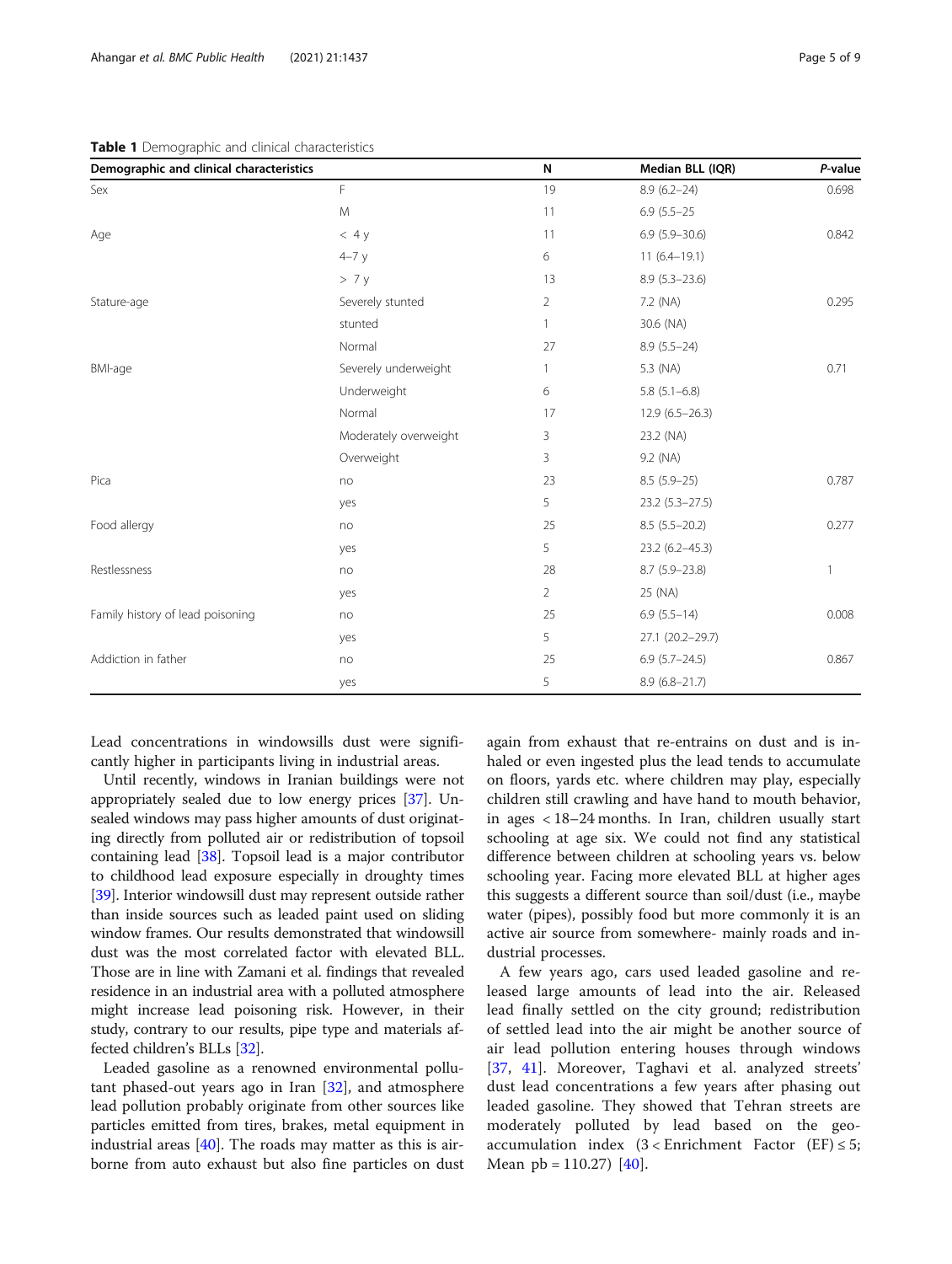# <span id="page-5-0"></span>Table 2 Environmental characteristics

| <b>Environmental characteristics</b>           |                   | N              | Median BLL (IQR)    | P-value |
|------------------------------------------------|-------------------|----------------|---------------------|---------|
| Reconstruction in 6 month                      | no                | 29             | $8.5(5.7-23.6)$     | 0.326   |
|                                                | yes               |                | 25 (NA)             |         |
| Building painting in 6 month                   | no                | 26             | $8.7(5.8-23.6)$     | 0.807   |
|                                                | yes               | $\overline{4}$ | $15.1 (5.5 - 28.9)$ |         |
| Industrial zone                                | no                | 15             | $6.2$ (5.3-12.9)    | 0.038   |
|                                                | yes               | 15             | $16.4(6.8-27.1)$    |         |
| Building's paint type                          | Oil               | 26             | $8.8(5.8-24.2)$     | 0.737   |
|                                                | Plastic (acrylic) | 4              | $7.5(5.3-25.1)$     |         |
| Building's Pipe material                       | Metal             | 14             | $12.1 (6 - 25.9)$   | 0.352   |
|                                                | Non-metal         | 15             | $6.8$ $(5.5-12.9)$  |         |
|                                                | both              |                | 25 (NA)             |         |
| Habit of excessive Spice consumption in family | No                | 28             | $9(5.9 - 24.7)$     | 0.157   |
|                                                | Yes               | 2              | 5.7 (NA)            |         |
|                                                | both              |                | 25 (NA)             |         |
| Spice Packaging                                | Hygiene Pack      | 6              | 24.1 (6.7-26.9)     | 0.280   |
|                                                | Bulk-sale         | 16             | $7.9(5.6 - 14.5)$   |         |
|                                                | Both              | 8              | $7.6(5.2 - 28.9)$   |         |
| Residence duration                             | $0 - 3y$          | 18             | $8.7(6.1 - 24.4)$   | 0.990   |
|                                                | $4-6y$            | 5              | $6.2$ $(5.5-44.1)$  |         |
|                                                | > 7y              | 7              | $11.2(5.2-25)$      |         |

House paint lead concentrations were marginally correlated with participants' BLL. However, paint lead concentrations in our study were not significantly higher than the CPSC standard of 90 ppm [[40](#page-8-0)]. We hypothesized that it might be due to the lower quality of paints in Iran, which results in higher rates of peeling and cracking. All of which results in more lead paint chips and dust, making children susceptible to lead poisoning even if the paint's lead did not exceed international standards. Paint lead concentrations usually were correlated to children's BLLs in conducted studies on this matter that is in line with our results  $[16, 26]$  $[16, 26]$  $[16, 26]$  $[16, 26]$  $[16, 26]$ . Recent painting and reconstruction showed no significant effect on children's BLLs.

Even though the measured house floor's dust lead concentrations were significantly higher than EPA standards [[42\]](#page-8-0), they were not significantly correlated with elevated BLLs. Children crawling on the floor are the most incontact to floor dust lead ingestion and poisoning [\[43](#page-8-0)]. Participants in our study were older than 1 year and

probably able to walk and crawl less on the floor. So, despite high lead concentrations of floor dust, it was not correlated to BLLs.

Spice lead concentrations were not higher than WHO standards [\[44](#page-8-0)] and were not correlated to BLLs. Both of which reinforces the unlikelihood of spice-induced lead poisoning. Our results on the Tehran water lead level, were in accordance with previous Iranian studies, and suggest that Tehran tap water contains more lead than EPA standard [\[45](#page-8-0)–[48\]](#page-8-0). However, it was not correlated with higher BLLs. Higher BLLs were not related to having more food sensitization which is in accordance with Mener's results that showed no significant change in food allergic sensitization rates in children with high BLLs unlike adults [[49\]](#page-8-0).

Lead poisoning has irreversible effects on brain development and children's height leading to high burdens on health systems [\[15](#page-8-0), [25,](#page-8-0) [50](#page-8-0), [51\]](#page-8-0). We did not notice a significant decrease in participant's height and mental function. However, 2 had hyperactivity disorder.

|  |  | Table 3 Specimens lead level |  |  |
|--|--|------------------------------|--|--|
|--|--|------------------------------|--|--|

| Lead level                           | Blood (ua/<br>dL) | Tap water $(\mu q)$ | Interior windowsill dust (µq/<br>ft2) | House ground dust (µg/<br>ft2) | <b>Scratched paint</b><br>(ppm) | Spice (µg/Kg)           |
|--------------------------------------|-------------------|---------------------|---------------------------------------|--------------------------------|---------------------------------|-------------------------|
| Median<br>(IQR <sup>a</sup> )        | $8.7(5.8-24.2)$   | 63.5 (36–78.9)      | 291 (231.2-345.2)                     | 77.4 (66.4-84)                 | $105.6(71.1 - 123.7)$           | and 56.7 (20.6-<br>98.5 |
| <sup>a</sup> IOR interguartile range |                   |                     |                                       |                                |                                 |                         |

IQR interquartile range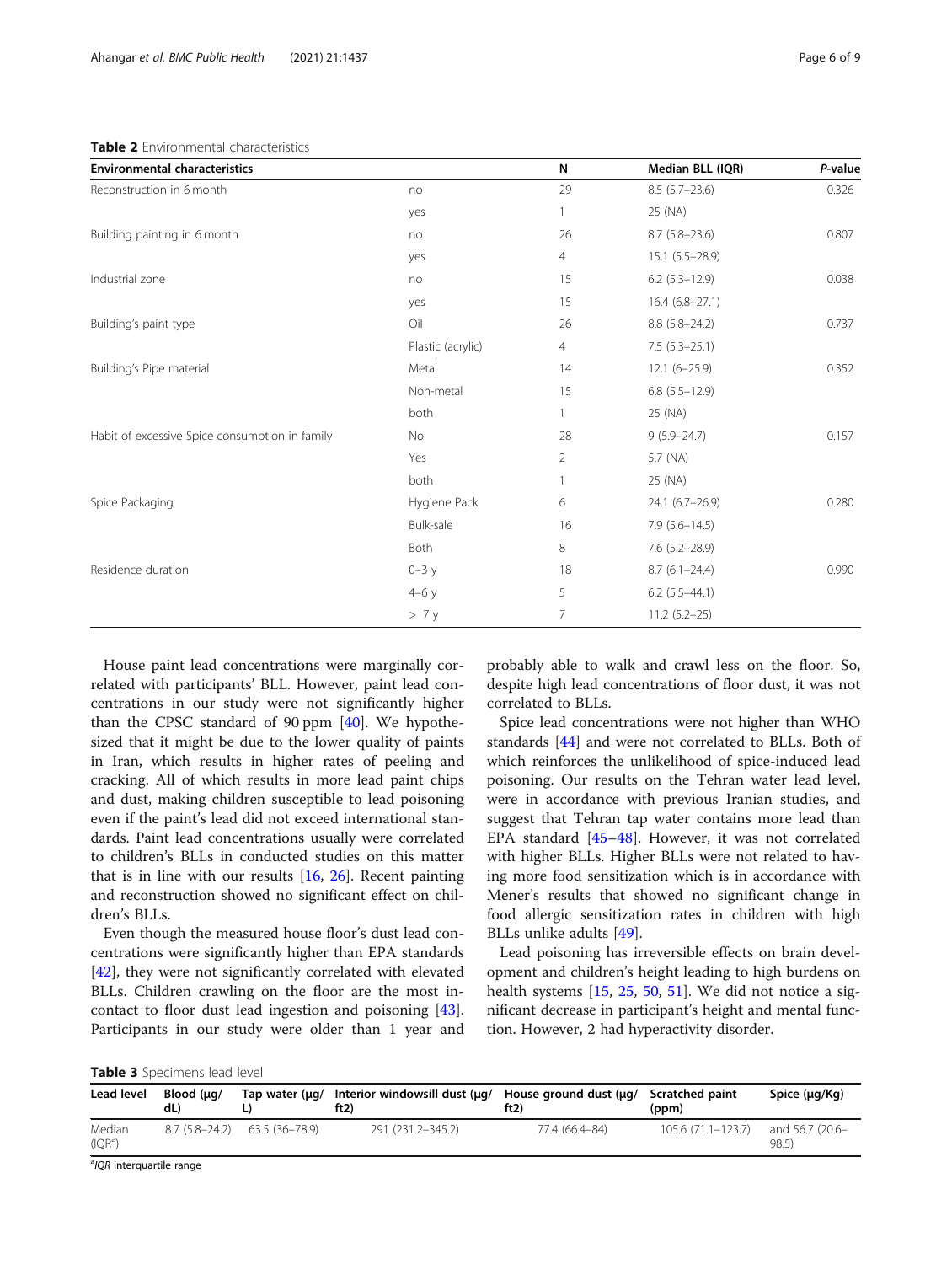<span id="page-6-0"></span>

Geo-mapping is helpful to find lead hot spots for cleanup or further cases of lead poisoning. We were not able to do soil mapping but could define industrial districts on a simple map to look at patterns of exposure.

# Conclusion

To avoid the burden of lead poisoning, parents should be informed about the most common reasons and sources of poisoning; children's laying environment should be cleaned more often to reduce dust. Moreover, specific rules should be implemented about paint lead concentrations and air pollution, especially in industrial areas.

# **Limitations**

Our study's most significant limitation was sample size; lead poisoning is not highly prevalent in Tehran, making it more difficult to recruit more participants who accept

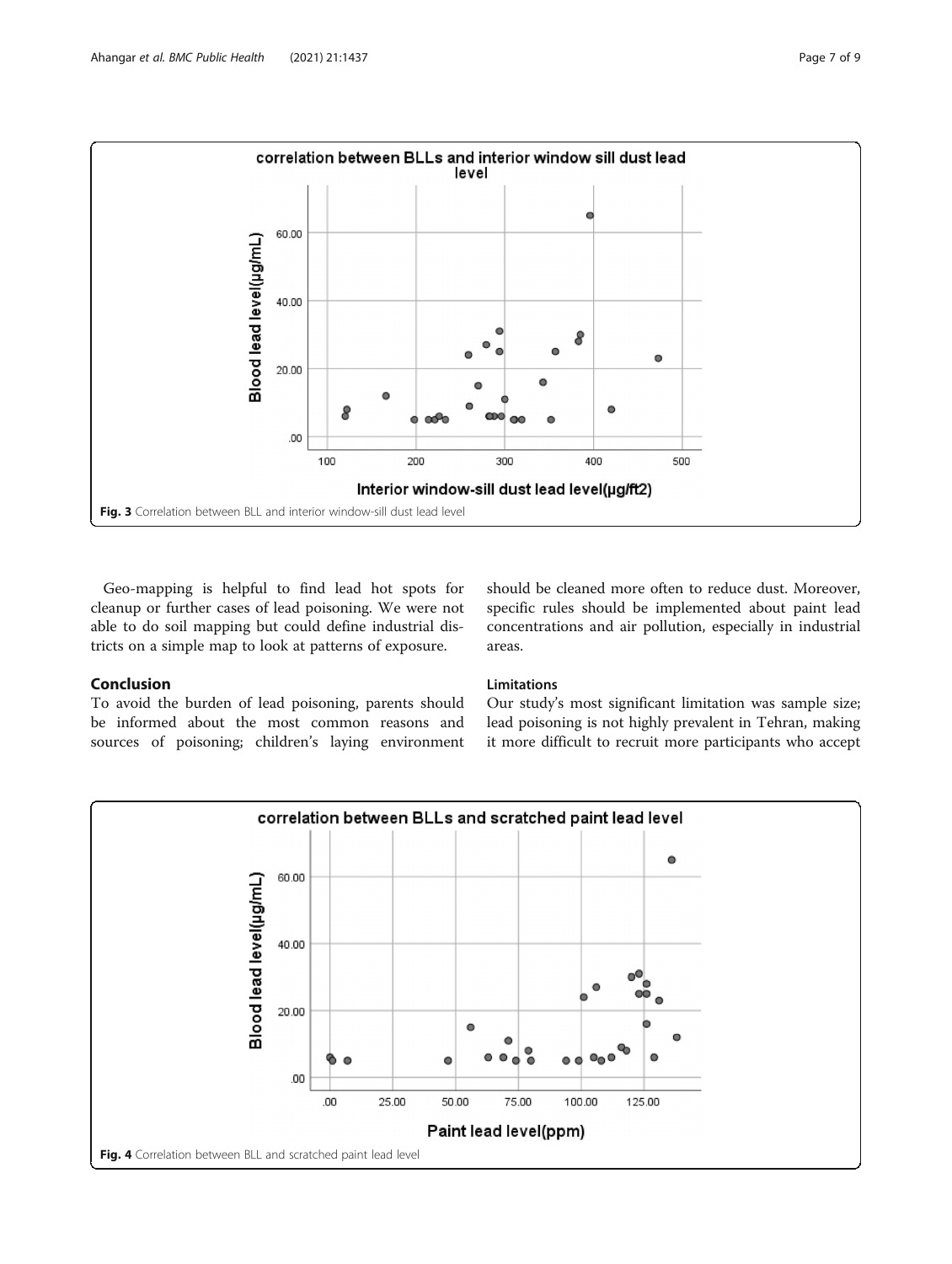| <b>TWATE</b> I LOW CONSCITED FOR CONTROL CONTRATT INTERNATION SCANDED TO A |                    |                           |                 |  |  |
|----------------------------------------------------------------------------|--------------------|---------------------------|-----------------|--|--|
| <b>Lead level</b>                                                          | Median (IQR)       | <b>Standard limit</b>     | <i>p</i> -value |  |  |
| Scratched paint (ppm)                                                      | 105.6 (71.1-123.7) | 90 $(CPSCa)$              | 0.28            |  |  |
| House floor dust $(\mu q / \text{ft}^2)$                                   | 77.4 (66.5-84)     | $10$ (EPA <sup>b</sup> )  | < 0.001         |  |  |
| Interior window-sills dust ( $\mu q / ft^2$ )                              | 291 (231.2-345.2)  | $100$ (EPA <sup>b</sup> ) | < 0.001         |  |  |
| Tap water (µg/kg)                                                          | 63.5 (36-78.9)     | 15 $(FPAb)$               | < 0.001         |  |  |
| Spice (µg/kg)                                                              | 56.7 (20.6-98.5)   | 300 (WHO <sup>o</sup> )   | < 0.001         |  |  |

<span id="page-7-0"></span>Table 4 Lead concentrations compared with international standards

<sup>a</sup> Consumer product safety commission

**b** Environmental protection agency

<sup>c</sup> World health organization

to be assessed in the environment. We suggest that researchers conduct multicenter studies with bigger sample sizes. A major limitation is the lack of soil Pb results in the neighborhoods of the industrial zone compare to the other parts of the city. This could yield important information about the source of Pb dust in Tehran. Another limitation is the lack of a control group in this study. So, we were not able to investigate the kids' environment with normal BLL.

We suggest performing another study including a control group to develop more robust results.

#### Abbreviations

BLL: Blood lead level; CDC: Center for disease control; CPSC: Consumer Product Safety Commission; EPA: Environmental Protection Agency; GFAA S: Graphite furnace atomic absorption spectrometry; WHO: World health organization

# Supplementary Information

The online version contains supplementary material available at [https://doi.](https://doi.org/10.1186/s12889-021-11494-1) [org/10.1186/s12889-021-11494-1.](https://doi.org/10.1186/s12889-021-11494-1)

Additional file 1. Environmental lead assessment questionnaire.

#### Acknowledgments

This study was done through thesis of Ms. Afsoon Karimdoost and Ms. Hedieh Ahangar.

# Authors' contributions

AAK, NZ, MA and HHM participated in the study design. AK, HA, HHM and NH participated in the acquisition and interpretation of all data. AS wrote the first draft of manuscript. NZ, SP, GRK and HHM critically revised the manuscript. All the authors have read the journal's authorship agreement and the manuscript has been reviewed by and approved by all named authors.

#### Funding

This study was funded by Shahid Beheshti University of Medical Sciences, Tehran, Iran. The funding body played no role in the design of the study and collection, analysis, and interpretation of data and in writing the manuscript.

#### Availability of data and materials

The datasets used during the current study available from the corresponding author on reasonable request.

### **Declarations**

#### Ethics approval and consent to participate

All procedures performed in this study was in accordance with the ethical standards of the institutional and national research committee and with the 1964 Helsinki Declaration and its later amendments or comparable ethical

standards. The study was approved by the Ethics Committee of Shahid Beheshti University of Medical Sciences, Tehran, Iran (IR.SBMU.RETECH.REC.1397.556). Written informed consent was obtained from all parents/guardians of all minor participants included in the study at

Consent for publication

Not applicable.

interview time.

### Competing interests

Not applicable.

#### Author details

<sup>1</sup>Pharmaceutical Sciences Branch, Islamic Azad University (IAUPS), Tehran Iran. <sup>2</sup> School of Medicine, Shahid Beheshti University of Medical Sciences, Tehran, Iran. <sup>3</sup>Legal Medicine Research Center, Iranian Legal Medicine Organization, Tehran, Iran. <sup>4</sup>University of Colorado Anchutz Medical Campus, Rocky Mountain Poison & Drug Safety, Denver, CO and Washington Poison Center, Seattle, WA, USA. <sup>5</sup>Social Determinants of Health Research Center, Shahid Beheshti University of Medical Sciences, Tehran, Iran. <sup>6</sup>Department of Clinical Toxicology, Loghman Hakim Hospital, School of Medicine, Shahid Beheshti University of Medical Sciences, South Karegar Street, Tehran, Iran. <sup>7</sup> Skaggs School of Pharmacy and Pharmaceutical Science, University of Colorado Anschutz Medical Campus, Aurora, CO 80045, USA.

# Received: 13 December 2020 Accepted: 12 July 2021 Published online: 21 July 2021

#### References

- Flora G, Gupta D, Tiwari A. Toxicity of lead: a review with recent updates. Interdiscip Toxicol. 2012;5(2):47–58. [https://doi.org/10.2478/v10102-012-](https://doi.org/10.2478/v10102-012-0009-2) [0009-2.](https://doi.org/10.2478/v10102-012-0009-2)
- 2. Wani AL, Ara A, Usmani JA. Lead toxicity: a review. Interdiscip Toxicol. 2015; 8(2):55–64. [https://doi.org/10.1515/intox-2015-0009.](https://doi.org/10.1515/intox-2015-0009)
- 3. Hayatbakhsh MM, et al. Lead poisoning among opium users in Iran: an emerging health hazard. Subst Abuse Treat Prev Policy. 2017;12(1):43.
- 4. Betts KS. CDC updates guidelines for children's lead exposure. Environ Health Perspect. 2012;120(7):a268. <https://doi.org/10.1289/ehp.120-a268>.
- 5. Gao Z, et al. Blood Lead levels and risk factors among preschool children in a Lead polluted area in Taizhou, China. Biomed Res Int. 2017;2017:4934198.
- 6. Kordas K, Ravenscroft J, Cao Y, McLean EV. Lead exposure in low and middle-income countries: perspectives and lessons on patterns, injustices, economics, and politics. Int J Environ Res Public Health. 2018;15(11):2351. <https://doi.org/10.3390/ijerph15112351>.
- 7. Karrari P, Mehrpour O, Abdollahi M. A systematic review on status of lead pollution and toxicity in Iran; guidance for preventive measures. Daru. 2012; 20(1):2. [https://doi.org/10.1186/1560-8115-20-2.](https://doi.org/10.1186/1560-8115-20-2)
- 8. Frank JJ, Poulakos AG, Tornero-Velez R, Xue J. Systematic review and meta-analyses of lead (Pb) concentrations in environmental media (soil, dust, water, food, and air) reported in the United States from 1996 to 2016. Sci Total Environ. 2019;694:133489. [https://doi.org/10.1016/j.](https://doi.org/10.1016/j.scitotenv.2019.07.295) [scitotenv.2019.07.295.](https://doi.org/10.1016/j.scitotenv.2019.07.295)
- 9. Wang M, Liang B, Zhang W, Chen K, Zhang Y, Zhou H, et al. Dietary Lead exposure and associated health risks in Guangzhou, China. Int J Environ Res Public Health. 2019;16(8):1417. <https://doi.org/10.3390/ijerph16081417>.